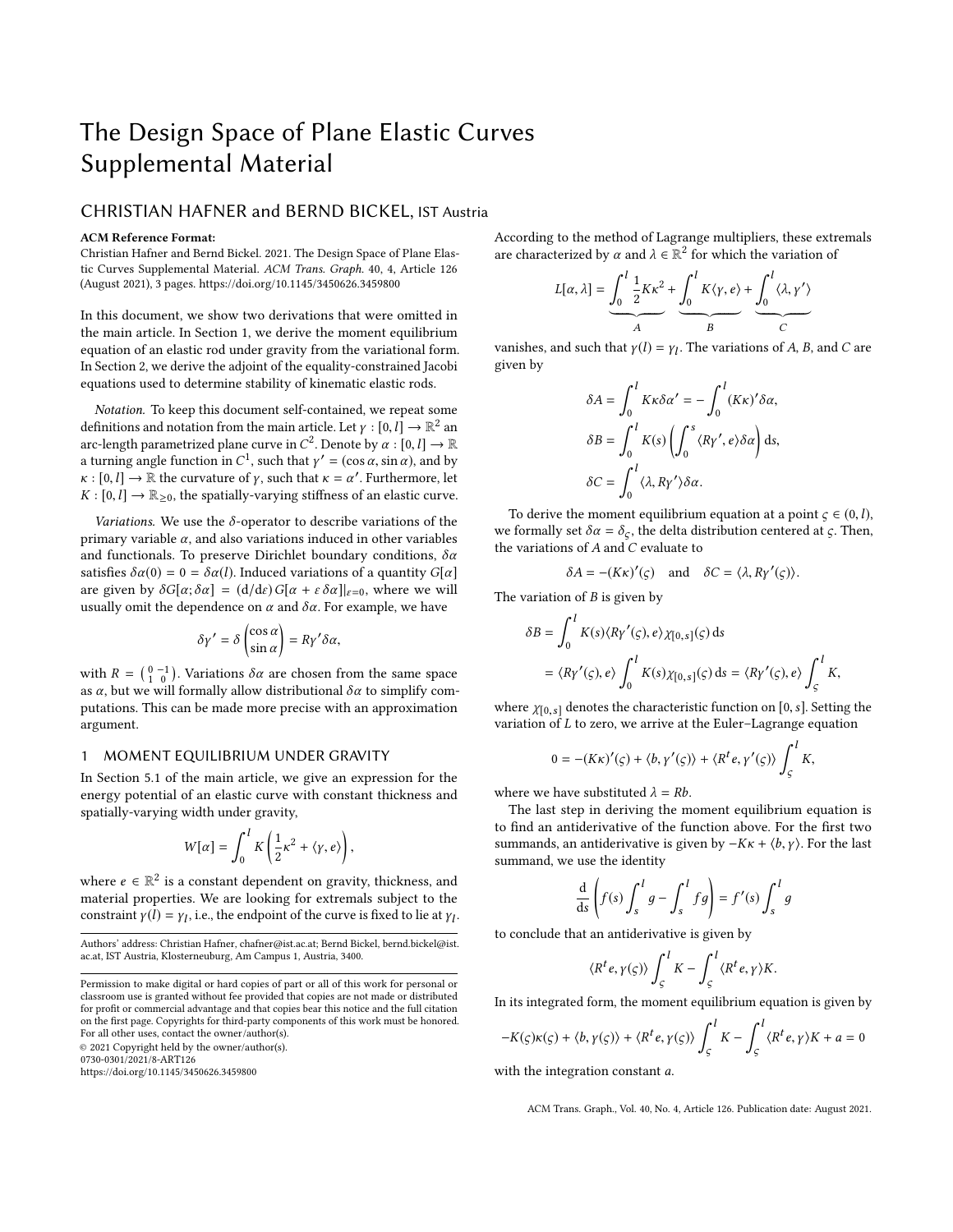## <span id="page-1-0"></span>2 ADJOINT STABILITY EQUATIONS

In Section 6.2 of the main article, we summarize the isoperimetric Jacobi criterion [\[Manning et al.](#page-2-1) [1998\]](#page-2-1), which can be used to determine whether an extremal of a variational problem with multiple equality constraints is a minimum. In this section, we derive the corresponding adjoint equations, which are also listed in Appendix B of the main article.

### 2.1 The Primal Equations

For easier reference, we repeat all primal equations that need to be taken into account when deriving the adjoint.

$$
-(Ka')' + \langle \lambda, R\gamma' \rangle = 0,
$$
  
\nsubject to  $\gamma(l) = \gamma_l$ ,  
\n
$$
-(K\zeta')' - \langle \lambda, \gamma' \rangle \zeta = 0,
$$
  
\n
$$
-(K\eta_i')' - \langle \lambda, \gamma' \rangle \eta_i = \langle R\gamma', e_i \rangle,
$$
  
\n
$$
\eta_i(0) = 0,
$$
  
\n
$$
\zeta'(0) = 1,
$$
  
\n
$$
M'_i = \langle R\gamma', e_i \rangle \zeta,
$$
  
\n
$$
M_i(0) = 0,
$$
  
\n
$$
N'_{ij} = \langle R\gamma', e_i \rangle \eta_j,
$$
  
\n
$$
N_{ij}(0) = 0,
$$
  
\n
$$
Z = \begin{pmatrix} \zeta & \eta_1 & \eta_2 \\ M_1 & N_{11} & N_{12} \\ M_2 & N_{21} & N_{22} \end{pmatrix},
$$
  
\n
$$
Z = \det Z,
$$
  
\n
$$
F = \int \varphi Z.
$$

The first two lines define an extremal of the bending energy with kinematic boundary conditions. Lines 3–8 define the "stability indicator"  $Z$ , which can be checked for zero crossings on the interval (0, *l*). The existence of  $\sigma \in (0, l)$  with  $\mathcal{Z}(\sigma) = 0$  indicates that the extremal is a saddle point and not a minimum. The stability recovery algorithm, which is detailed in the main article, depends on computing the variational derivative of  $F$  with respect to  $K$ . Here,  $\varphi$  can be thought of as either the delta distribution  $\delta_{\sigma}$  centered at σ, or an approximation of  $\delta_{\sigma}$  through a function with unit mass.

## 2.2 Céa's Method

To derive the adjoint equations, we apply Céa's method [\[Sharp](#page-2-2) [2019\]](#page-2-2). We will first illustrate the method on a short example, and then apply it to the full set of equations.

Assume we are given the boundary-value problem  $u'' = g$  with  $u(0) = 0$  and  $u'(1) = 1$ , and are interested in how the quantity  $F = \int_0^1 u^2$  changes with g. That is, we want to identify  $\delta F[g; \delta g]$ . The goal of the adjoint method is to avoid computing intermediate quantities such as  $\delta u$  in the process.

Céa's method achieves this by rewriting  $F$  as

$$
F = \int_0^1 u^2 + \int_0^1 \bar{u}(u'' - g),
$$

in which we can choose the function  $\bar{u}$  arbitrarily without changing *F*, because  $u'' = g$ . If we apply the  $\delta$ -operator to *F*, this will result in the appearance of terms involving  $\delta u$  at first. But, as we will see shortly,  $\bar{u}$  can be chosen to cancel out  $\delta u$ , which simplifies the computation of  $\delta F$ .

ACM Trans. Graph., Vol. 40, No. 4, Article 126. Publication date: August 2021.

The variation of  $F$  is given by

$$
\delta F = \int_0^1 (2u \, \delta u + \bar{u} (\delta u'' - \delta g))
$$
  
=  $(\bar{u} \, \delta u' - \bar{u}' \delta u)|_0^1 + \int_0^1 ((2u + \bar{u}'') \, \delta u - \bar{u} \, \delta g)$   
=  $-\bar{u}'(1) \delta u(1) - \bar{u}(0) \delta u'(0) + \int_0^1 ((2u + \bar{u}'') \, \delta u - \bar{u} \, \delta g),$ 

where he have first used integration by parts twice, and then the boundary conditions  $\delta u(0) = 0$  and  $\delta u'(1) = 0$ . We can see that choosing  $\bar{u}$  as the solution to the *adjoint equation* 

$$
\bar{u}'' = -2u
$$
, s.t.  $\bar{u}(0) = 0$ ,  $\bar{u}'(1) = 0$ ,

simplifies  $\delta F = -\int_0^1 \bar{u} \, \delta g$ , and  $\delta u$  no longer appears. This means that Supplies  $\delta t = \int_0^{\pi} u \, \delta y$ , and  $\delta u$  ho longer appears. This includes that we can compute  $\delta F$  by first solving the adjoint equation for  $\bar{u}$ , and then integrating it against  $\delta g$ . Equivalently,  $-\bar{u}$  is the  $L^2$ -gradient of F, because  $\delta F = \langle -\bar{u}, \delta g \rangle_{L^2}$ .<br>The general recine of Céa

The general recipe of Céa's method is to append to the objective function  $F$  a sum of inner products between quantities known to be zero (expressions involving differential operators, constraints, etc.) and adjoint variables, which we denote by overbars. For differential equations, such as  $u'' = g$ , adjoint variables take the form of functions, and the  $L^2$ -inner product is used. For integral constraints, adjoint variables are scalars, and we use the standard Euclidean inner product. Then, we manipulate  $\delta F$  in order to isolate the adjoint equations, which we can solve in order to simplify  $\delta F$ .

#### 2.3 The Adjoint Equations

In the following, indices always run from 1 to 2, and integrals from 0 to *l*. We introduce the adjoint variables  $\bar{\alpha}$ ,  $\bar{\lambda}$ ,  $\bar{\zeta}$ ,  $\bar{\eta}_i$ ,  $\bar{M}_i$ , and  $\bar{N}_{ij}$ , corresponding to lines 1–6 of the primal equations. Furthermore, denote by  $C_{(\cdot)}$  the cofactors of  $Z$ , e.g.,  $C_{\zeta}$  is the cofactor associated with the top-left entry  $\zeta$  in the matrix.

The variation of  $F$ , before appending additional terms, reads

$$
\delta F = \int \varphi \left( C_{\zeta} \delta \zeta + \sum_i C_{\eta_i} \delta \eta_i + \sum_i C_{M_i} \delta M_i + \sum_{ij} C_{N_{ij}} \delta N_{ij} \right).
$$

Next, let us account for the adjoint terms resulting from expressions of the form  $-(Ku')'$ , where  $u \in {\alpha, \zeta, \eta_i}$ . This results in

$$
\delta \int -\bar{u}(Ku')' = \left(-\bar{u}u'\delta K + K\bar{u}'\delta u - K\bar{u}\delta u'\right)\Big|_0^l
$$

$$
+ \int \left(\bar{u}'u'\delta K - (K\bar{u}')'\delta u\right).
$$

After considering the boundary conditions on  $\alpha$ ,  $\zeta$ , and  $\eta_i$ , we get

$$
\begin{split} \delta \int & -\bar{\alpha}(K\alpha')' = \left(-\bar{\alpha}\alpha'\delta K - K\bar{\alpha}\,\delta\alpha'\right)\Big|_0^l \\ & + \int \left(\bar{\alpha}'\alpha'\delta K - (K\bar{\alpha}')'\delta\alpha\right), \\ \delta \int & -\bar{\zeta}(K\zeta')' = -\bar{\zeta}\zeta'\delta K\Big|_0^l + \left(K\bar{\zeta}'\delta\zeta - K\bar{\zeta}\,\delta\zeta'\right)\Big|_l \\ & + \int \left(\bar{\zeta}'\zeta'\delta K - (K\bar{\zeta}')'\delta\zeta\right), \\ \delta \int & -\bar{\eta}_i(K\eta_i')' = -\bar{\eta}_i\eta_i'\delta K\Big|_0^l + \left(K\bar{\eta}_i'\delta\eta_i - K\bar{\eta}_i\,\delta\eta_i'\right)\Big|_l \\ & + \int \left(\bar{\eta}_i'\eta_i'\delta K - (K\bar{\eta}_i')'\delta\eta_i\right). \end{split}
$$